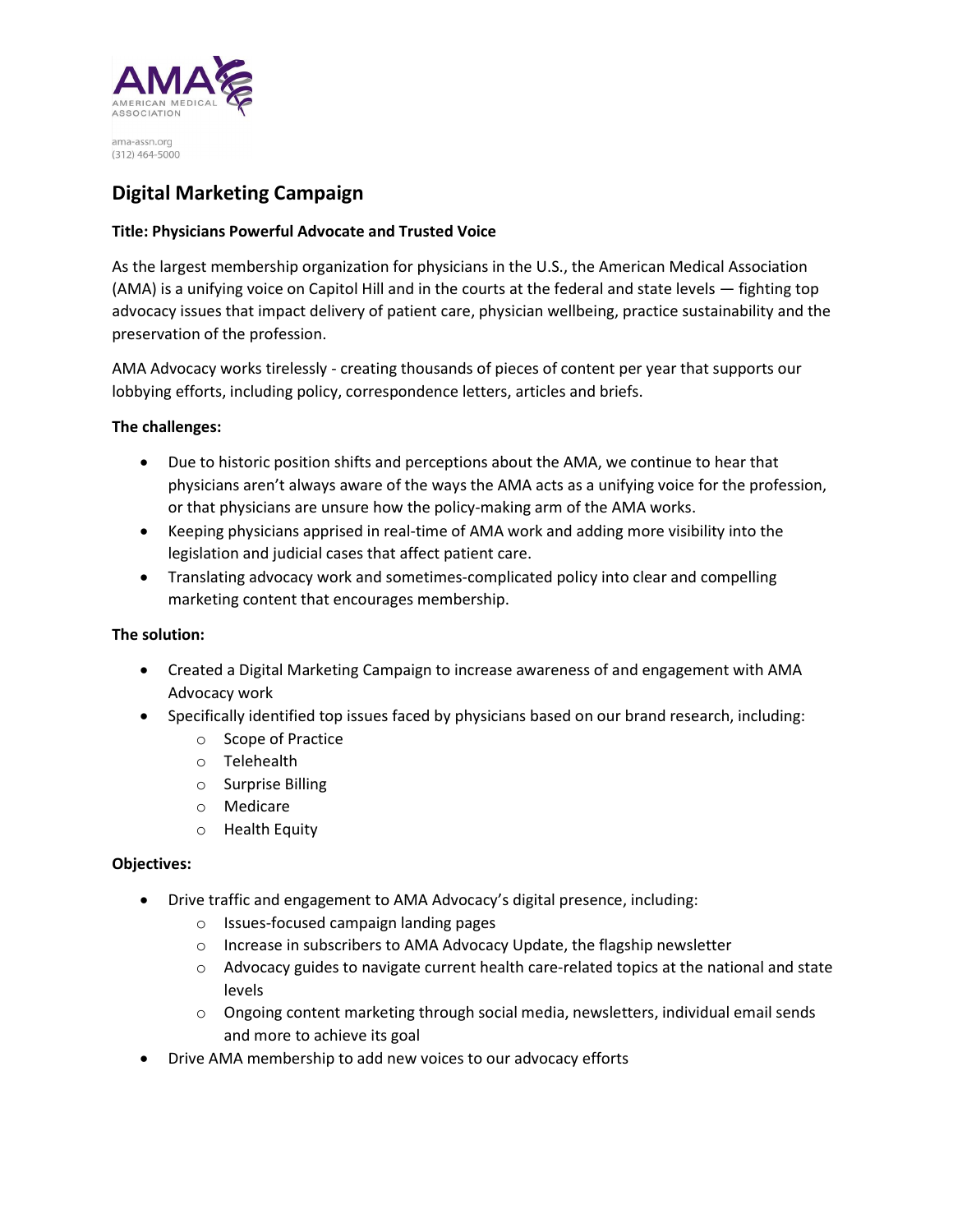

> Amplify physician voices and mobilize physicians as advocates to help inspire change in the state and federal levels of government policy, affecting health systems all the way down to single patients

### Execution:

Leveraging various marketing and communication channels—such as website landing pages, social media, paid ads, email and more—to highlight issues facing physicians, we promoted active consumption of the AMA's advocacy content, and effectively identified and engaged our target audience, appealing to politically-aware professionals willing to support or take action on issues that affect the medical profession and interfere with patient care.

A significant precursor to executing this campaign was to identify a target market and establish an engagement pipeline. To identify our target market of activists and advocates, we utilized a set of engagement criteria, such as resource guide downloads, newsletter sign-ups, website traffic, article views, courses and social media interaction. Of the total physician market of an estimated 1.5 million member-eligible individuals (medical students, residents and physicians), our activist market was estimated at over 460,000.

With these engagement opportunities we created a pipeline, beginning with generating awareness and funneling into fostering a community of insider activists and ambassadors for the AMA's advocacy work. Each marketing campaign component played a role in guiding our target audience from passive online observers to activists meeting with legislators to affect policy.



# Below is more information on each of the issues that make up the AMA's Advocacy Digital Marketing Campaign:

### Scope of Practice

Through research, advocacy and education, the AMA vigorously defends the practice of medicine against scope of practice expansions that threaten patient safety. Believing patients deserve care led by physicians—the most highly educated, trained and skilled health care professionals—the AMA has conducted a multi-channel digital marketing campaign consisting of: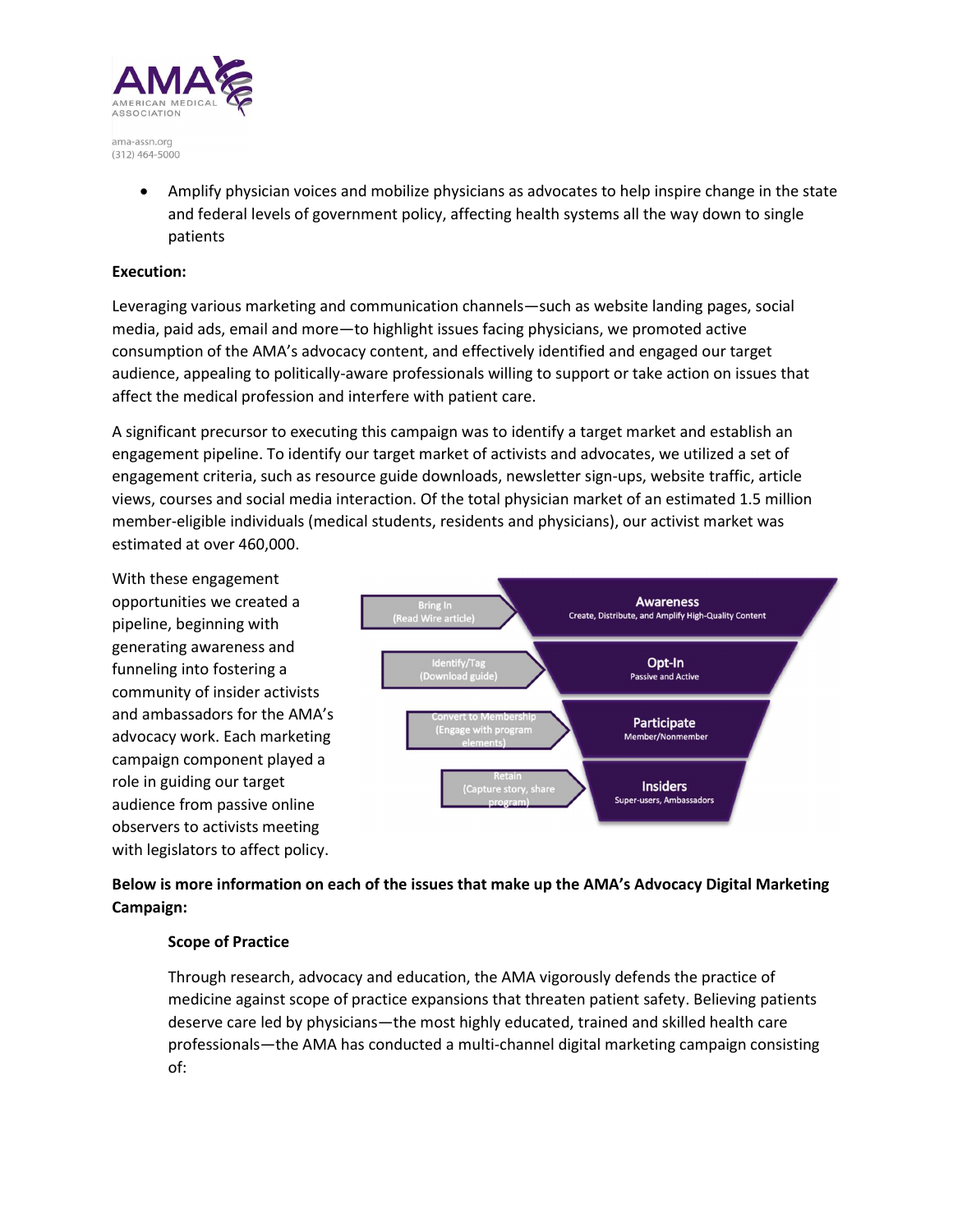

- A landing on the AMA website, which houses all the latest information regarding scope of practice. All digital communications for this campaign link to this landing page.
- Targeted emails sent throughout the year, covering topics from broad scope of practice issues to specialties like anesthesiology.
- Paid advertisements on social media, highlighting the campaign #StopeScopeCreep
- Regular promotion on the AMA's owned distribution channels, like our organic social media, browser-based push, podcast ads, inclusion in our AMA Morning Rounds Newsletter to over 300,000 member-eligible individuals and more.

This campaign was complemented by the AMA's media content strategy, which included videos and podcasts highlighting scope of practice issues. In the Nov. 11, 2021, episode of AMA Moving Medicine, AMA Chief Experience Officer Todd Unger discusses scope of practice and the AMA's ongoing efforts to address this important issue on behalf of physicians with Michaela Sternstein, JD, vice president of the AMA's Advocacy Resource Center.

Over 175,000 users engaged with this content, with nearly 400,000 views on the campaign's landing page. The podcast received over 1,500 downloads. And combined, we made nearly 10 million impressions and received nearly 15,000 clicks, over 4,000 likes, more than 400 comments, over 75 saves and 150 shares between two social media ads. We also gained over 100 members from membership CTAs on scope-related content.

### Telehealth

The AMA's telehealth campaign was launched to provide physicians with the resources to implement and optimize telehealth services to meet the demand of their patients during the COVID-19 pandemic and beyond. The AMA believes that telehealth is a critical part of the future of healthcare, which is why we continue to lead the charge to aggressively expand telehealth policy, research, and resources. As part of this campaign, the team:

- Designed a bold creative logo to unify materials
- Developed a comprehensive landing page based on developed campaign key messages
- Produced informative resource guides and content for COVID-19 Update videos and podcasts
- Promoted offerings through a robust integrated communication strategy which included news, social media, Google search, and member communication channels

Since January 2020, this successful campaign has generated more than 1.5 million site visits, nearly 63,000 resource downloads and over 137 membership conversions on telehealth pages.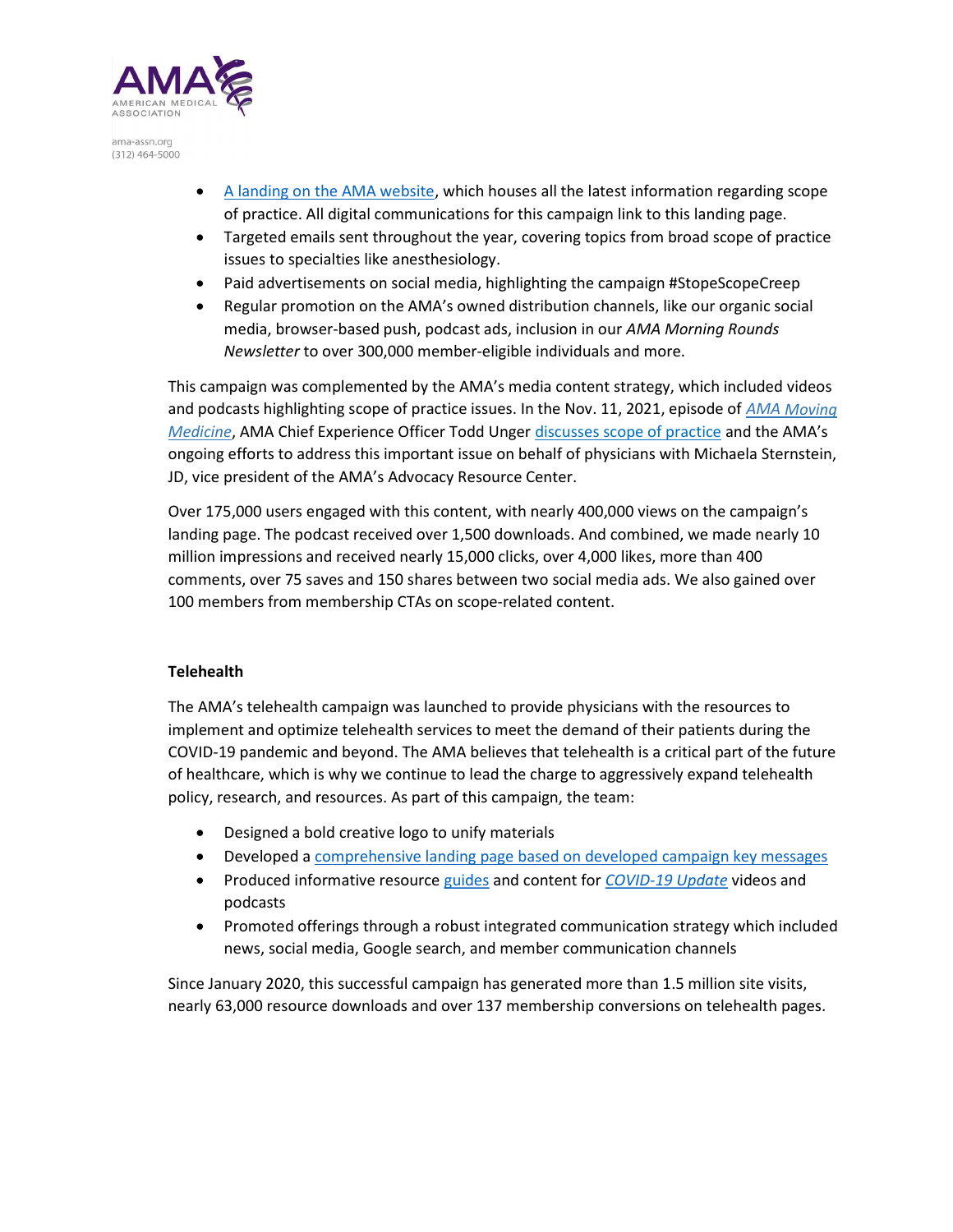

### Surprise Billing

The AMA is working to ensure patient protections from unanticipated medical bills, and stronger provider network regulations to ensure fair payment to out-of-network physicians. With the goal of increasing awareness of surprise billing issues and equipping physicians with the latest legislative updates, the AMA created two campaign resources that distilled complex and evolving information into easy-to-consume materials:

- No Surprises Act Implementation Physician Resource Guide Landing Page
- What Physicians need to know about the No Surprises Act Video
- Paid advertisements on social media

These materials were shared via the AMA's social media channels, targeted emails, browserbased push, podcast ads, inclusion in our AMA Morning Rounds Newsletter to over 300,000 member-eligible individuals and more. Our work resulted in acquiring 3,897 users to the landing page.

#### Medicare

To address Medicare Pay Cuts affecting physicians, the AMA has been executing an ongoing campaign to keep physicians informed on current legislation. Through digital marketing efforts, we have worked to highlight cuts in payment rates for the year, inform physicians on how to avoid penalties and share the latest news on the AMA's fight against the Independent Payment Advisory Board provision and other issues and laws.

The Medicare issue of the AMA's Advocacy campaign is comprised of:

- A campaign landing page on the AMA's website
- A video called What physicians need to know about AMA advocacy on Medicare pay cuts, featuring Senior Vice President of Advocacy Todd Askew discussing new legislation that averts a Medicare payment crisis
- Paid advertisements on social media

The social media Medicare ads made over 540,000 impressions, driving over 3,000 link clicks, nearly 550 engagements, over 150 comments and nearly 100 shares. The issue's landing page saw traffic of 3,722 users because of this campaign effort.

### Health Equity

As one of the most visible associations in health care, the AMA is working to actualize its aspirational vision of a nation in which all people live in thriving communities where resources work well; systems are equitable and do not create or exacerbate harm; everyone has the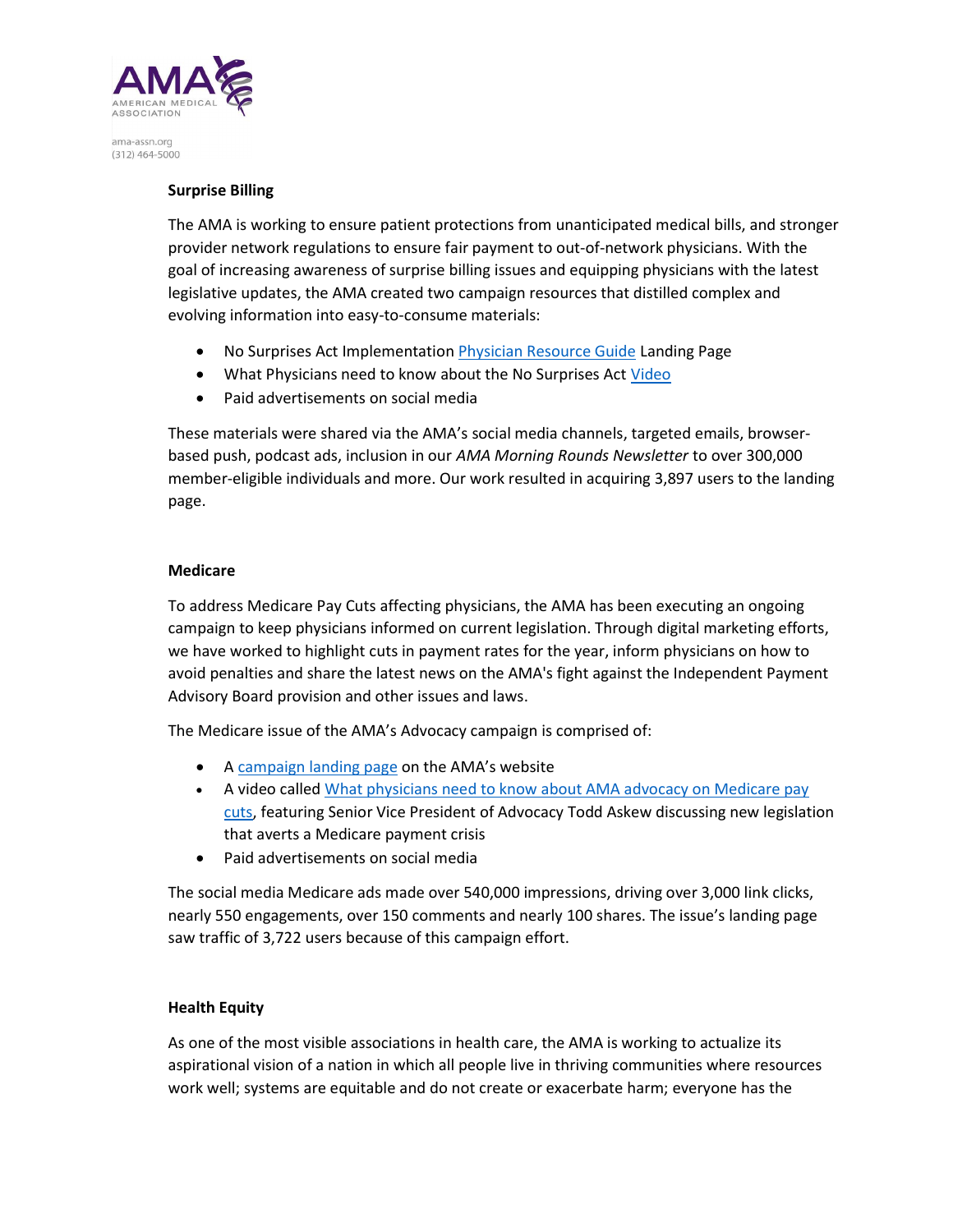

> power, conditions, resources, and opportunities to achieve optimal health; and all physicians are equipped with the consciousness, tools, and resources to confront inequities.

Through digital marketing, the AMA is working to build an audience for health equity content, informing physicians, students, and residents of inequities and eliminating them through advocacy, community leadership and education. To achieve this goal, the AMA utilized several digital marketing tactics, including:

- The most significant asset was the AMA Center for Health Equity landing page, which consolidated all health equity-related content in a central hub.
- The AMA Prioritizing Equity video series, which helps highlight physician voices on a large catalogue of equity topics
	- $\circ$  To support this, we also built a now-retired lead generation program offering behind-the-scenes/bonus content to the main PE video content. This tactic was eventually sunset in favor of ungating as much equity content as possible, to increase ease of access
- Produced a lead generation program around AMA research into how COVID-19 affects the Latinx community.
- Digital marketing support, including owned AMA distribution and social media as well as paid promotion, to announce the AMA's Medical Justice Advocacy Fellows.
- Developed health equity glossary webpages to boost visibility of the terms and help generate organic traffic from physicians searching to know more about equitable terms.
- Performed an audience analysis to determine how users were engaging with health equity content on the site.

The AMA achieved its goal in building this larger audience interested in health equity content. Through November 30, 2021, YOY users consuming health equity-related content increased by 83%, totaling over 850,00 users.

### Results:

This Advocacy Digital Marketing Campaign has been successful in achieving its goal of informing physicians and activating them as advocates. Through this campaign work, the AMA has created a platform for physicians, amplifying their voices and perspectives in conversations that affect them. Working in conjunction with on-the-ground advocacy work, this campaign has alerted, educated and empowered physicians and students to meet with legislators to, in turn, inform lawmakers, guide decision-making and generate support for policies on critical issues that impact physicians, patients and the health care environment at both the national and state levels. To date, there are over 900 physician ambassadors collaborating with the AMA to do this important work.